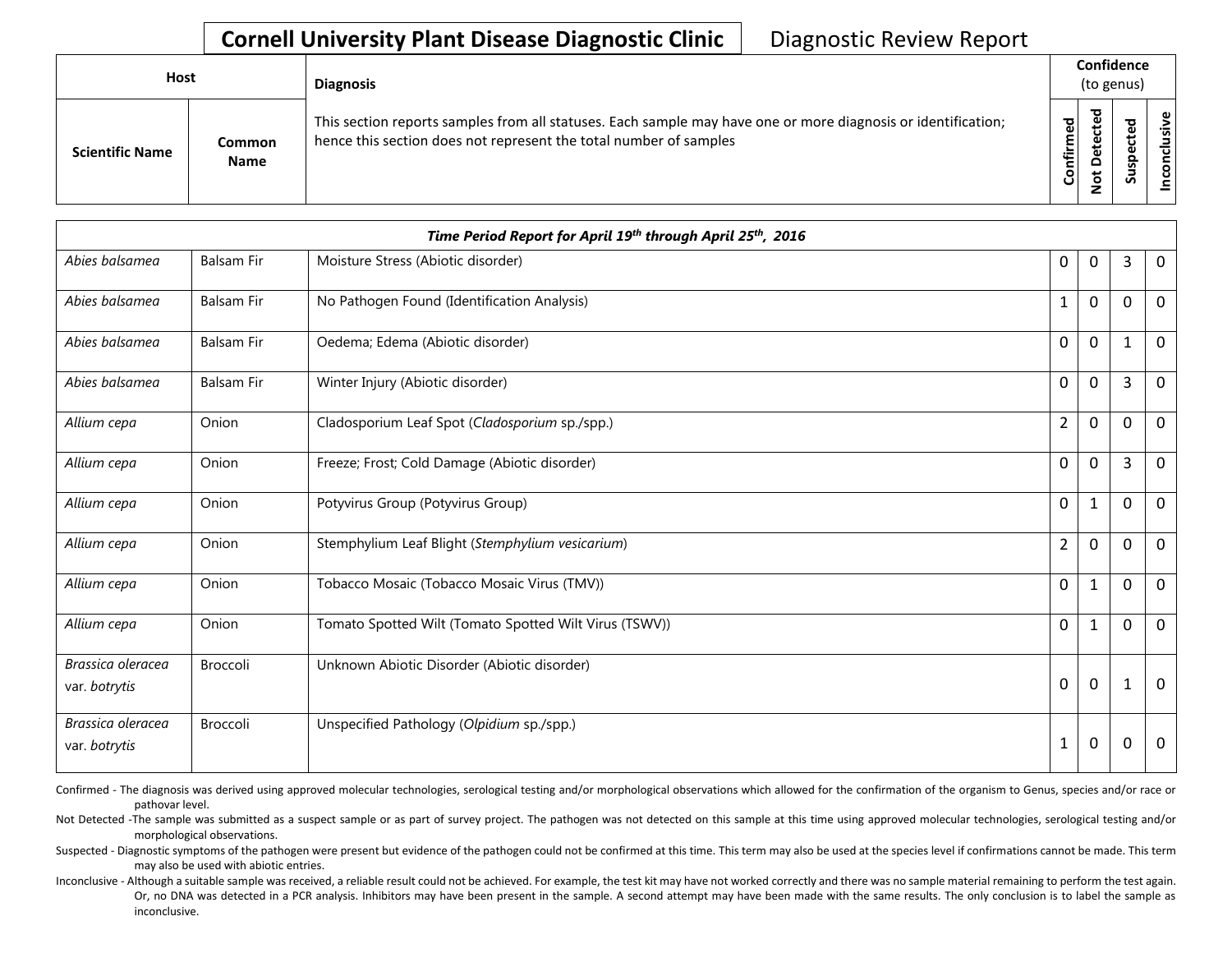## **Cornell University Plant Disease Diagnostic Clinic** | Diagnostic Review Report

| Host |                        |                       | <b>Diagnosis</b>                                                                                                                                                                   |           | Confidence<br>(to genus) |                                 |            |  |
|------|------------------------|-----------------------|------------------------------------------------------------------------------------------------------------------------------------------------------------------------------------|-----------|--------------------------|---------------------------------|------------|--|
|      | <b>Scientific Name</b> | Common<br><b>Name</b> | This section reports samples from all statuses. Each sample may have one or more diagnosis or identification;<br>hence this section does not represent the total number of samples | Confirmed | ᇃ<br>$\circ$<br>سه       | ъ<br>Φ<br>∸<br>o<br>௨<br>š<br>n | usive<br>۰ |  |

| Buxus sp./spp.   | Boxwood            | Boxwood Blight; Leaf and Stem Blight (Calonectria pseudonaviculata) | 0            | 1                | 0              | $\mathbf 0$ |
|------------------|--------------------|---------------------------------------------------------------------|--------------|------------------|----------------|-------------|
| Buxus sp./spp.   | Boxwood            | Root Damage (Abiotic disorder)                                      | 0            | $\mathbf 0$      |                | 0           |
| Buxus sp./spp.   | Boxwood            | Volutella Leaf Blight; Dieback (Volutella sp./spp.)                 | 1            | $\mathbf 0$      | $\mathbf 0$    | $\mathbf 0$ |
| Ilex crenata     | Japanese Holly     | Black Root Rot (Thielaviopsis basicola)                             | 1            | $\mathbf 0$      | $\mathbf 0$    | 0           |
| Ilex crenata     | Japanese Holly     | Moisture Stress (Abiotic disorder)                                  | 0            | $\mathbf 0$      |                | 0           |
| Ocimum basilicum | Sweet Basil        | Downy Mildew (Peronospora belbahrii)                                | 0            | 1                | 0              | $\mathbf 0$ |
| Ocimum basilicum | Sweet Basil        | Freeze; Frost; Cold Damage (Abiotic disorder)                       | 0            | $\mathbf 0$      | $\mathbf{1}$   | $\mathbf 0$ |
| Picea glauca     | White Spruce       | Moisture Stress (Abiotic disorder)                                  | $\mathbf 0$  | $\mathbf 0$      |                | 0           |
| Picea glauca     | White Spruce       | Winter Injury (Abiotic disorder)                                    | 0            | $\mathbf 0$      |                | $\mathbf 0$ |
| Picea pungens    | <b>Blue Spruce</b> | Spider Mites (Family Tetranychidae)                                 | 1            | $\boldsymbol{0}$ | $\mathbf 0$    | $\mathbf 0$ |
| Picea pungens    | <b>Blue Spruce</b> | Weir's Cushion Rust (Chrysomyxa weirii)                             | $\mathbf{1}$ | $\mathbf 0$      | 0              | $\mathbf 0$ |
| Picea pungens    | <b>Blue Spruce</b> | Winter Injury (Abiotic disorder)                                    | 0            | $\mathbf 0$      | $\overline{2}$ | 0           |
| Picea pungens    | <b>Blue Spruce</b> | Moisture Stress (Abiotic disorder)                                  | 0            | 0                | $\mathbf{1}$   | 0           |

- Confirmed The diagnosis was derived using approved molecular technologies, serological testing and/or morphological observations which allowed for the confirmation of the organism to Genus, species and/or race or pathovar level.
- Not Detected -The sample was submitted as a suspect sample or as part of survey project. The pathogen was not detected on this sample at this time using approved molecular technologies, serological testing and/or morphological observations.
- Suspected Diagnostic symptoms of the pathogen were present but evidence of the pathogen could not be confirmed at this time. This term may also be used at the species level if confirmations cannot be made. This term may also be used with abiotic entries.
- Inconclusive Although a suitable sample was received, a reliable result could not be achieved. For example, the test kit may have not worked correctly and there was no sample material remaining to perform the test again. Or, no DNA was detected in a PCR analysis. Inhibitors may have been present in the sample. A second attempt may have been made with the same results. The only conclusion is to label the sample as inconclusive.